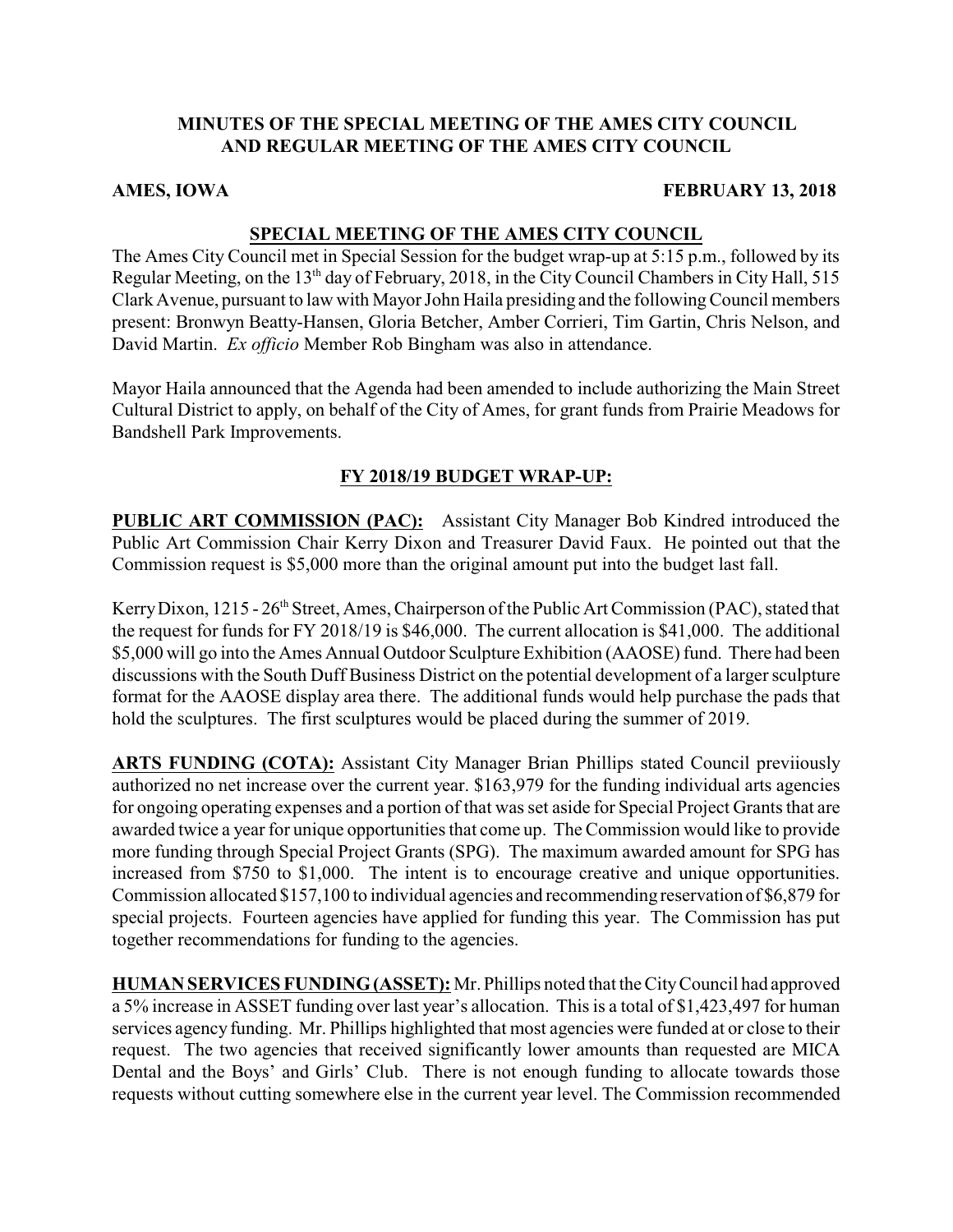an entry level amount of less than \$2,000 for one new agency, All Aboard for Kids.

Council Member Gartin requested further detail on the two agencies that were not completely funded. Mr. Phillips explained that the Boys' and Girls' Club had a substantial increase to their request. The restraints of funding are not enough to go around. The ASSET volunteers and staff felt there needed to be more planning and development of the proposal to expand that could be done in the next year. The challenge is the difficulty for a large request to come through and get funded in a particular year unless there is a service that is dropping out. There have been and will continue to be discussions on figuring out how to deal with this and other possibilities for large requests in the future. The Funders for the Boys' and Girls' Club recommended an increase of 5%. Work will continue with the Boys' and Girls' Club to figure out plans for space and accommodating the demand for their service. MICA Dental Clinic has continued to be a challenge. The requested increase is a little over \$30,000. The recommended amount is a City funding increase of 20%. Double-digit increases have been requested for the past several years. The City is unable to continue to provide those significant increases each year. There has to be a point of stability. There may need to be conversations about alternatives in the future.

**OUTSIDE FUNDING REQUESTS:** Assistant City Manager Phillips stated that Council authorized a 5% increase to total \$188,070. In previous years the funding for the Story County Housing Trust did not go through this process. This year it was desired to bring that money through this process, so the amount that it received for last fiscal year is assumed to be built into the base to total the \$188,070.

Mr. Phillips added that two requests were reviewed that were outside the \$188,070. The gate and fence at the Hunziker Youth Sports Complex and the "Welcome to Ames" signage that was proposed by the Ames Foundation. Total for those two projects is \$34,000. The \$34,000 is a one-time funding that is in addition to the \$188,070. There were a couple of requests for substantial increases. Again, this was a case of not enough funding to go around, so some of the requests were not completely fulfilled.

The Ames International Partner Cities Association (AIPCA) typically receives \$5,000 from City funding. The AIPCA was awarded \$8,000 in 17/18. The additional amount was to be for the exploration of a partnership with a new city, but that will not occur at this time. The recommended solution would be to award them \$6,000 in new money and carry over the unspent funds from this year to next year and modify the contract. This will release about \$2,000 to spread to another agency. This will also prevent the budgeting of the same money for the same purpose in two different years.

Council Member Betcher inquired about the Campustown Action Association (CAA) request. Ms. Betcher stated that CAA was \$43,350 short of their request; which is almost what they wanted for the Make Campustown Shine program. The question was whether Council would like to allocate CAA with a one-time additional funding; would that be an amendment to the budget. City Manager Schainker recommended to amend the current year budget and take it out of the available balance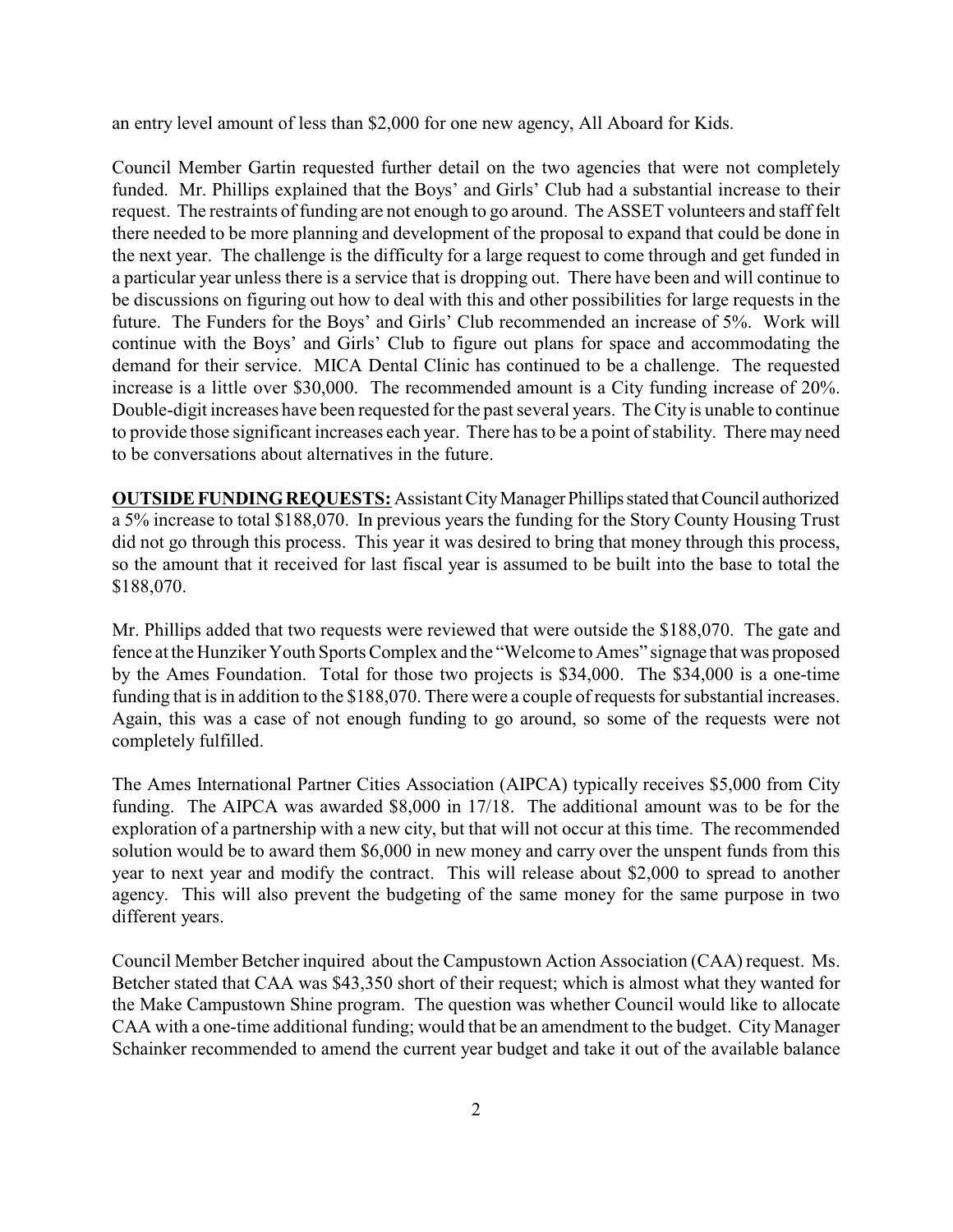of the General Fund. Council Member Gartin expressed concern of showing parody between Main Street Cultural District and CAA. Council Member Betcher noted that this would be comparable to the \$40,000 outside funding for the Main Street holiday lighting over the last two years.

# **PUBLIC INPUT ON CAPITAL IMPROVEMENTS PLAN (CIP) AND OPERATING**

**BUDGET:** Executive Director of the Main Street Cultural District Cindy Hicks, 304 Main Street, Ames, stated that City staffrecommended that the Main Street Cultural District (MSCD) be allocated \$42,300; which is an increase of 2.7% over the previous year. Ms. Hicks requested an increase to the original requested amount of \$54,000. The items this would help fund would be:

- \$25,000 to maintain the designation as a Main Street Community. Funding is needed for the requirements of the program
- \$7,500 to host the Smithsonian traveling exhibit.
- \$2,500 management of Iowa Great Places Designation and Grant Management.
- \$13,500 Marketing promotions and events.
- \$7,500 Downtown Beautification

Ms. Hicks added that the City is not the only funder for items. The City does contribute to the added projects that will be coming to the Main Street Cultural District in 2018. There will be 12 events compared to nine last year, not including RAGBRAI.

Campustown Action Association Representative Karin Chitty, 119 Stanton, #602, Ames, expressed the hopes to be on a Council Agenda around April. A letter was sent to Council explaining the reasoning for requesting additional funds. The CAA feels the additional funds are needed to pursue a cleaner and more welcoming Campustown for students and visitors.

Ames Economic Development Commission Representative John Hall, 304 Main Street, Ames, requested additional funding for the Workforce Solutions Program. The Program has grown so that it has nearly doubled the dollars and resources being put forth. Story County has increased its funding from \$25,000 to \$40,000. The number of private sector sponsorships has increased from \$32,000 to \$57,500 with a bulk of them committed and the dollars coming in. The City commitment would be the final money in rounding out the budget to be aggressive on the workforce.

Mr. Hall explained the expenses are the Website and marketing efforts (\$5,000); summer internship continues to grow and needs an increase of \$5,000 due to new companies and participants involved; Workforce programs, such as HomeBase Iowa; and k12 engagement program will need an increase of \$6000; the myfuture.com program will take \$18,000 in resources; in-state work-force recruiting events is increasing byabout \$1,800; out-of-state workforce recruitments is budgeted at \$13,000, and general travel continues to rise as the involvement increases.

Director of Facilities for the Hunziker Youth Sports Complex Mark Kutchen, 800 BillySunday Road, Ames, stated he would like the Council to consider the one-time funding request for the gate and fence work required for the new location. This will serve a public need by getting parking off the street, public access to the bike and walking trail, provide extra security for waterwells, and a way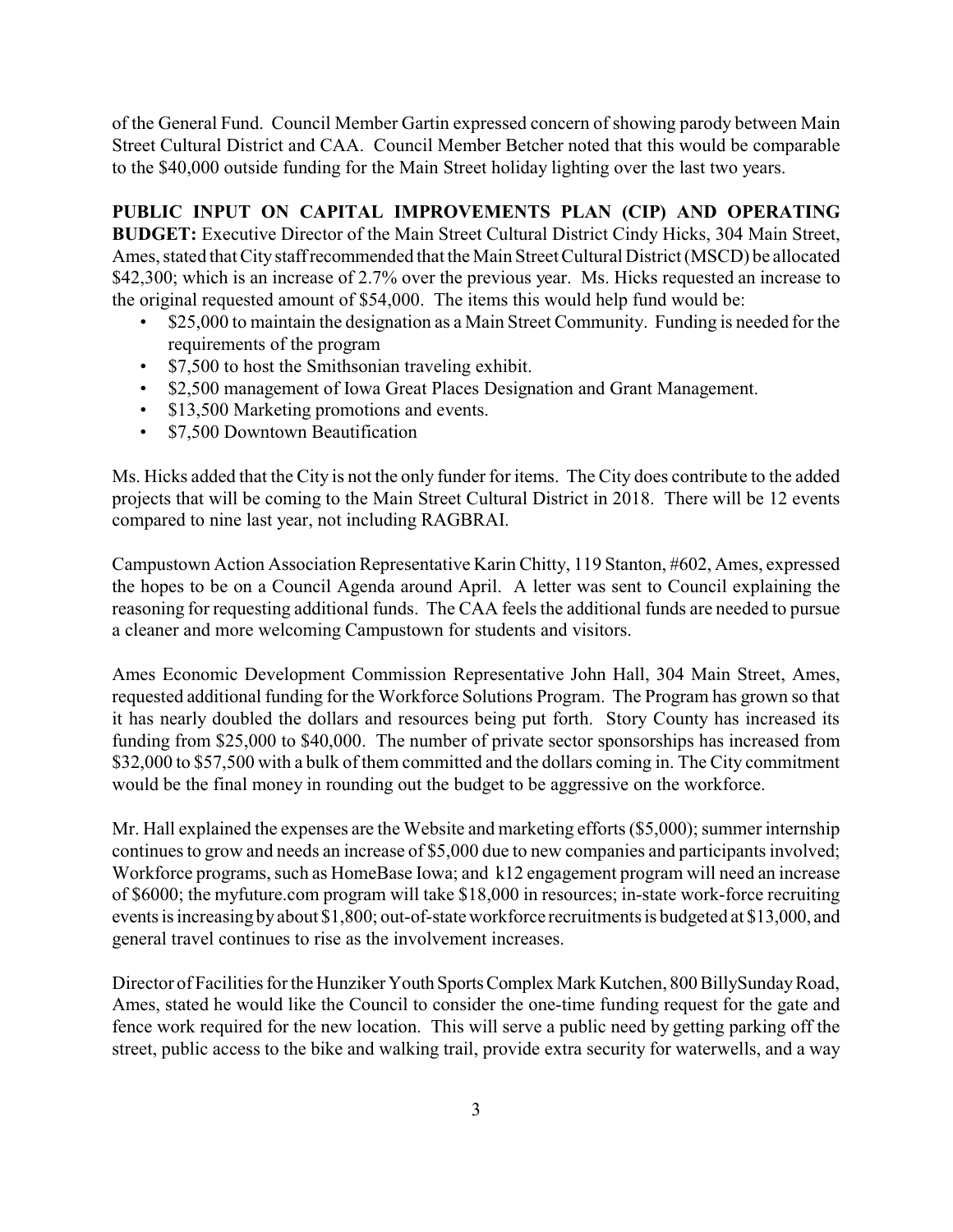for the Police to patrol the facility after hours, and add needed security to prevent vandalism.

**SALARIES FOR COUNCIL APPOINTEES:** Moved by Gartin, seconded by Corrieri, to postpone the discussion on the salaries for Council appointees. Vote on Motion: 6-0. Motion declared unanimously.

**APPROVAL OF 2018-23 CAPITAL IMPROVEMENTS PLAN (CIP):** Moved by Nelson, seconded by Betcher,to approve the 2018-23 Capital Improvements Plan. Roll Call Vote: 6-0. Motion declared carried unanimously.

**AMENDMENTS TO FY 2017/18 BUDGET:** City Manager Steve Schainker stated that he heard the Council talk about three possible additional projects. The first was the gate for the Hunziker Youth Sports Complex at \$14,000. He suggested that amount come out of the General Fund available balance for FY17/18.

Moved by Beatty-Hansen, seconded by Nelson to approve a one-time \$14,000 funding request for a gate and fence for the Hunziker Youth Sports' Complex to come from the General Fund balance of FY17/18.

Roll Call Vote: 6-0. Motion carried unanimously.

City Manager Schainker continued to address the next project as being the entry to Ames signage. The amount to be allocated is \$20,000. He recommended that come out of the General Fund available balance for FY17/18.

Moved by Nelson, seconded by Betcher, to approve a one-time \$20,000 funding request for entry to Ames signage to come from the General Fund balance of 17/18.

Council Member Martin requested background from other Council Members on the entry signage to Ames. Council Member Nelson stated this sign is the last sign that needs to be installed. Council Member Betcher added that a study had been done years ago that suggested signage into the community. The project fell by the wayside and Leadership Ames has picked it up again.

Roll Call Vote: 6-0. Motion carried unanimously.

Moved by Betcher, seconded by Corrieri to amend the FY17/18 budget to include an additional \$40,000 for Campustown Action Association to use toward the "Make Campustown Shine" initiative.

City Manager Schainker clarified that this is a one-time allocation and suggested this come out of the General Fund balance. Council Member Betcher said she expected there to be a follow up on whether the money made a difference. Assistant City Manager Phillips stated that a report would be provided to Council.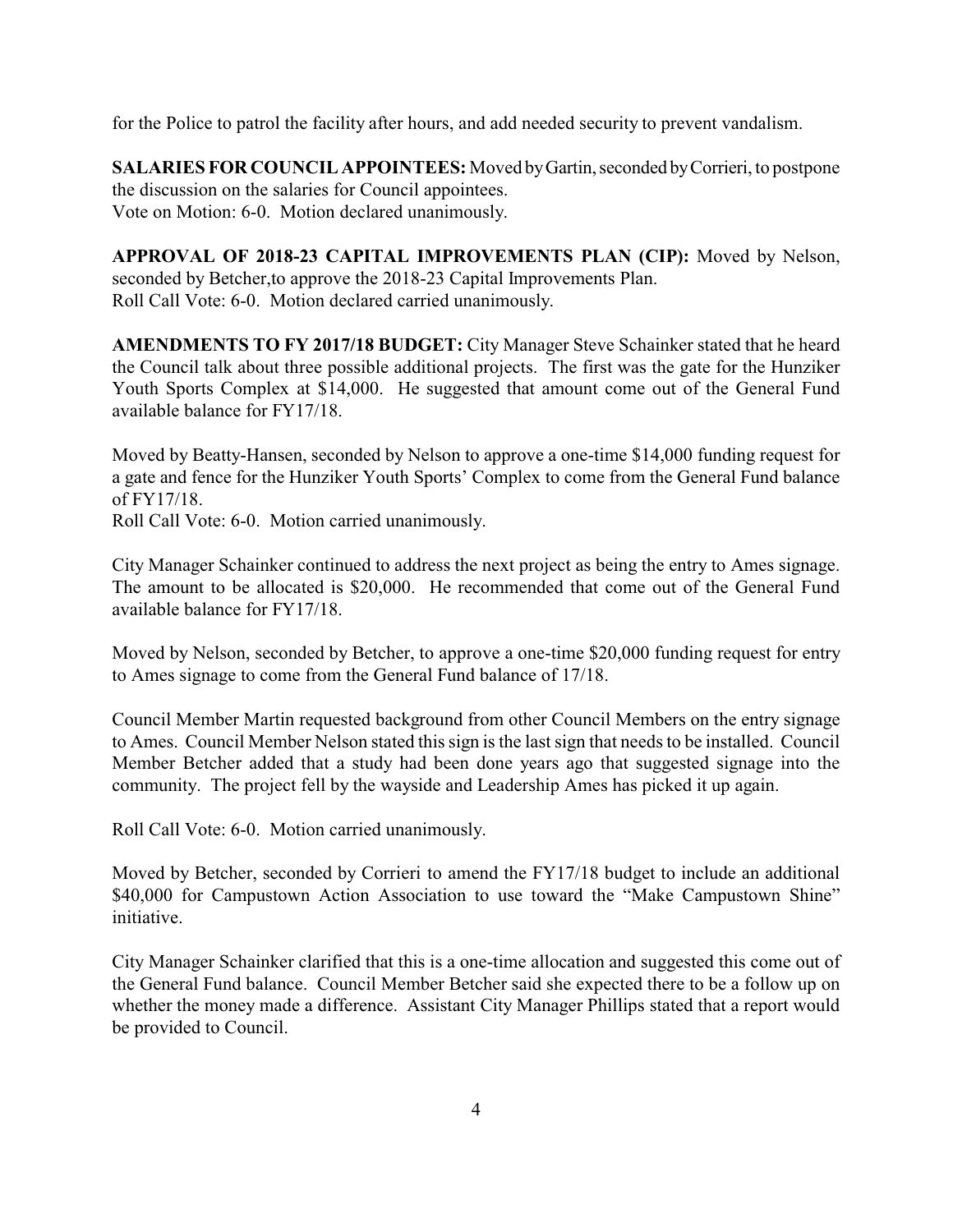Roll Call Vote: 6-0. Motion declared carried unanimously.

City Manager Schainker suggested that \$10,000 be allocated for a drinking fountain at Tom Evans Plaza out of the FY17/18 adjusted budget, (to the operation budget of Parks and Recreation).

Moved by Gartin, seconded by Beatty-Hansen to amend the FY17/18 to reflect \$10,000 allocated for a drinking fountain to be placed in Tom Evans Plaza. Roll Call Vote: 6-0. Motion declared carried unanimously.

**APPROVAL OF BUDGET FOR FY 2017/18, AS AMENDED:** Moved by Beatty-Hansen, seconded by Corrieri, to approve the adjusted budget for FY2017/18 as amended. Roll Call Vote: 6-0. Motion declared carried unanimously.

**SET PUBLIC HEARING DATE ON BUDGET AMENDMENTS FOR FY 2017/18:** Moved by Betcher, seconded by Corrieri, to set March 6, 2018, as the date of final public hearing on the proposed amended budget for FY 2017/18. Roll Call vote: 6-0. Motion declared carried unanimously.

**AMENDMENTS TO PROPOSED FY 2018/19 BUDGET:** Moved by Beatty-Hansen, seconded by Betcher, to allocate an additional \$15,000 for the parking software to come out of the parking fund in the FY 18/19 budget. Roll Call Vote: 6-0. Motion declared carried unanimously.

Moved by Betcher, seconded by Nelson, to approve an additional \$2,000 saved from AIPCA to the Main Street Cultural District allotment for the year. Council Member Betcher withdrew the motion.

Assistant City Manager Phillips recommended \$42,600 be allocated to the Ames Historical Society

Moved by Beatty-Hansen, seconded by Corrieri, to allocate \$42,600 for the Ames Historical Society. Roll Call Vote: 6-0. Motion declared carried unanimously.

Mr. Phillips stated the revised recommendation is to have \$6,000 allocated to AIPCA with the understanding of a carry-over request that will be coming in the spring.

Moved by Betcher, seconded by Nelson, to appropriate \$6,000 to AIPCA. Roll Call Vote: 6-0. Motion declared carried unanimously.

Assistant City Manager recommended an allocation of \$30,650 for the Campustown Action Association.

Moved by Betcher, seconded by Nelson, to approve the allocation of \$30,650 for the Campustown Action Association.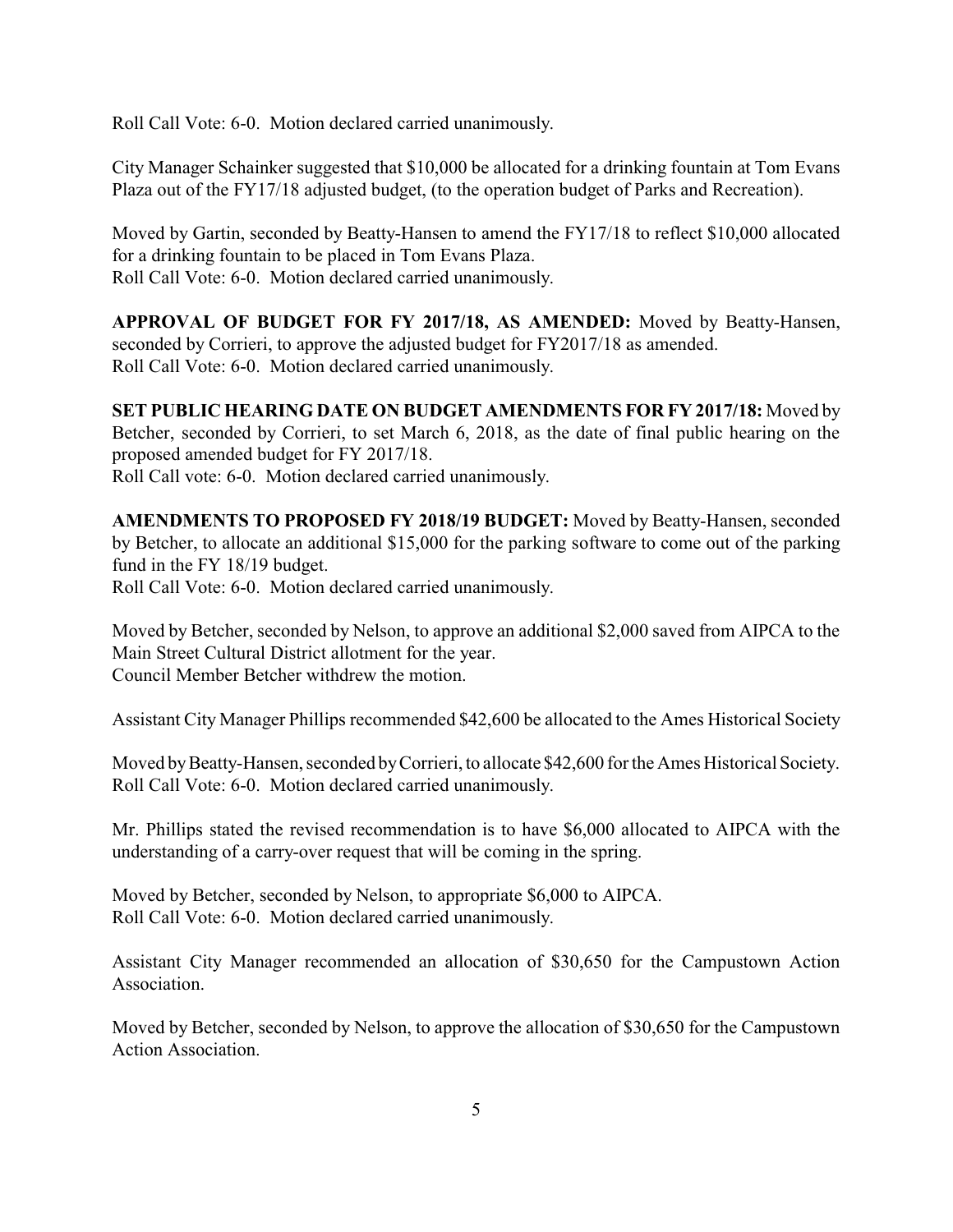Roll Call Vote: 6-0. Motion declared carried unanimously.

Mr. Phillips stated that the recommended amount for the Hunziker Youth Sports Complex is \$29,650.

Moved by Nelson, seconded by Beatty-Hansen, to approve the allocation of \$29,650 for Hunziker Youth Sports Complex.

Roll Call Vote: 6-0. Motion declared carried unanimously.

Mr. Phillips recommended \$42,300 be allocated for the Main Street Cultural District.

Moved by Betcher, seconded by Corrieri, to appropriate \$44,300 for the Main Street Cultural District.

Council Member Gartin inquired about what would not be funded for the MSCD by not granting the whole requested amount. Assistant City Manager Phillips stated that there would need to be a discussion with MSCD to see about lower costs in some way. Council Member Nelson brought up the possibility of doing a one-time funding for the traveling Smithsonian. City Manager Schainker stated that could be taken out of the Council contingency fund after July 1. This would be fine considering the Traveling Smithsonian event will be coming to Ames at the end of September.

Roll Call Vote: 6-0. Motion declared carried unanimously.

Assistant City Manager Phillips stated the recommended amount for Story County Housing is \$34,870.

Moved by Beatty-Hansen, seconded by Nelson, to allocate \$34,870 to Story County Housing Trust Roll Call Vote: 5-0-1. Voting aye: Betcher, Nelson, Martin, Beatty-Hansen, Gartin. Voting nay: None. Abstaining due to conflict of interest: Corrieri. Motion declared carried.

City Manager Schainker recommended using the hotel/motel tax available balance for FY 18/19 to fund the Workforce Development initiative. He continued to explain that this would be a net increase of \$7,500, over the base because the amount of \$7,500 for the Buxton software is not being requested. The entire \$15,000 will come out of hotel/motel tax, but it is only an additional \$7,500. Mr. Schainkers recommendation is for \$15,000 for the Workforce Development initiative out of the available hotel/motel tax balance for FY 18/19.

Moved by Betcher, seconded by Corrieri, to appropriate \$15,000 for the Workforce Development initiative out of the hotel/motel tax for FY 18/19.

Council Member Martin expressed his concern of this being an operating expense and not necessarily a one-time-request. Council Member Betcher stated that she did view this as a one-timerequest as the Council will have to decide if it has been advantageous to the City next year.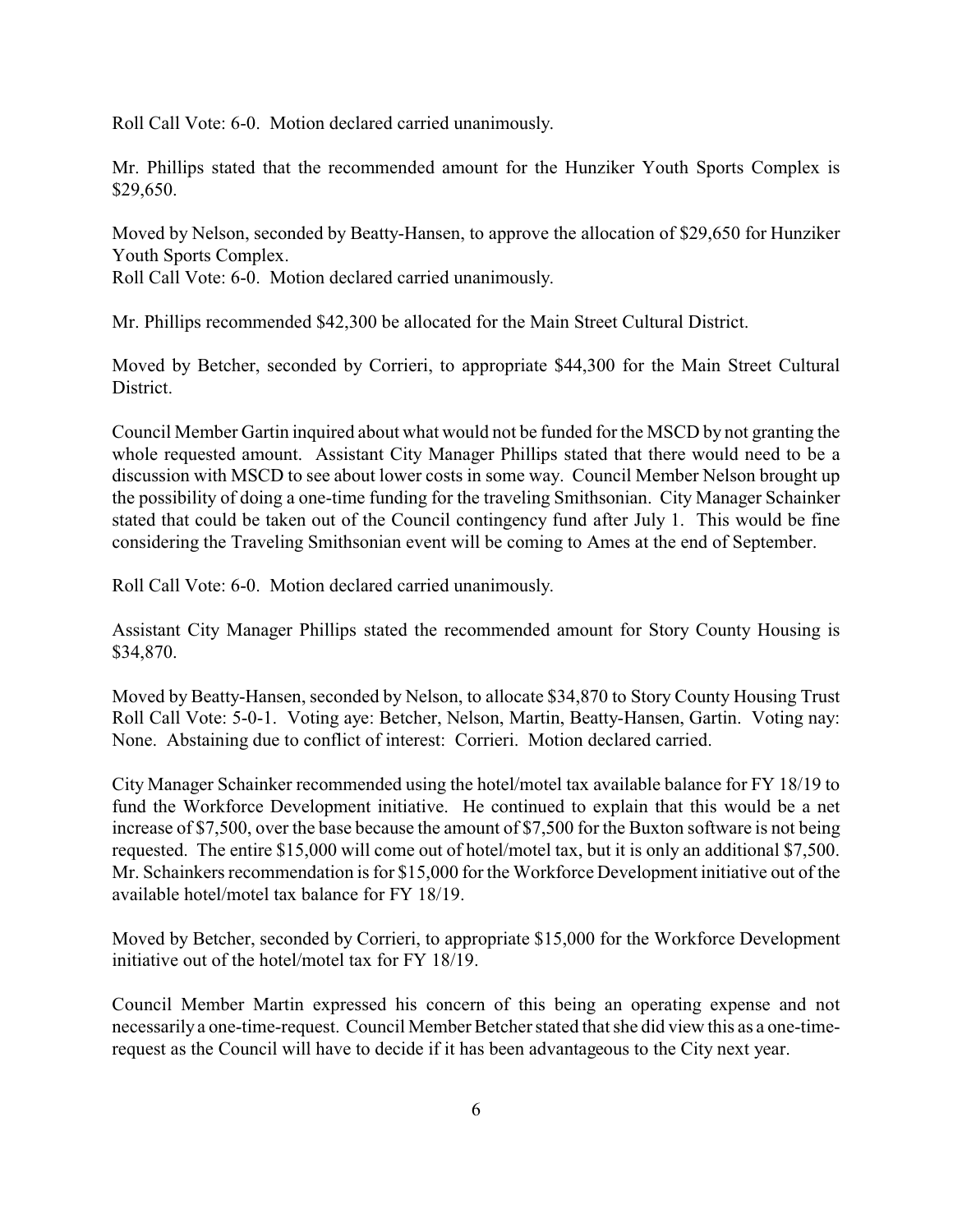Roll Call Vote: 6-0. Motion declared carried unanimously.

Assistant City Manager Phillips noted that the recommended dollar amount to be allocated for COTA is \$163,979.

Moved by Beatty-Hansen, seconded by Betcher, to allocate \$163,979 for COTA. Roll Call Vote: 5-0-1. Voting aye: Betcher, Nelson, Martin, Corrieri. Voting nay: None. Abstaining due to conflict of interest: Gartin. Motion declared carried.

Mr. Phillips stated the recommended amount for ASSET is \$1,423,497.

Moved by Corrieri, seconded by Betcher, to approve the allocations as recommended by the ASSET volunteers for a total of \$1,423,497. Roll Call Vote: 6-0. Motion declared carried unanimously

Moved by Beatty-Hansen, seconded by Gartin, to appropriate \$46,000 to the Public Art Commission. Roll Call Vote: 6-0. Motion declared carried unanimously

**APPROVAL OFPROPOSEDBUDGETFORFY 2018/19, AS AMENDED:**Moved byCorrieri, seconded by Betcher, to approve the proposed FY 2018/19 Budget, as amended. Roll Call : 6-0. Motion declared carried unanimously.

**SET PUBLIC HEARING DATE ON PROPOSED BUDGET FOR FY 2018/19:** Moved by Gartin, seconded by Betcher, to set March 6, 2018, as the date of public hearing on the proposed budget for FY 2018/19.

Roll Call Vote: 6-0. Motion declared carried unanimously.

**SELECTION OF ALLOCATION METHOD TO ASSESS RENTAL HOUSING FEES FOR FY 2018/19:** Fire Chief Shawn Bayouth reminded Council of the allocation to fund a new rental inspector that was picked up by the General Fund in FY 17/18. Council is to make a decision on how to fund this in FY 18/19.

Moved by Beatty-Hansen, seconded by Nelson, to distribute a cost increase of two-thirds to singlefamily and duplexes and one-third cost increase for all other unit types to fund the new rental inspector.

Roll Call Vote: 6-0. Motion declared carried unanimously.

The meeting recessed at 6:37 p.m. and reconvened at 6:46 p.m.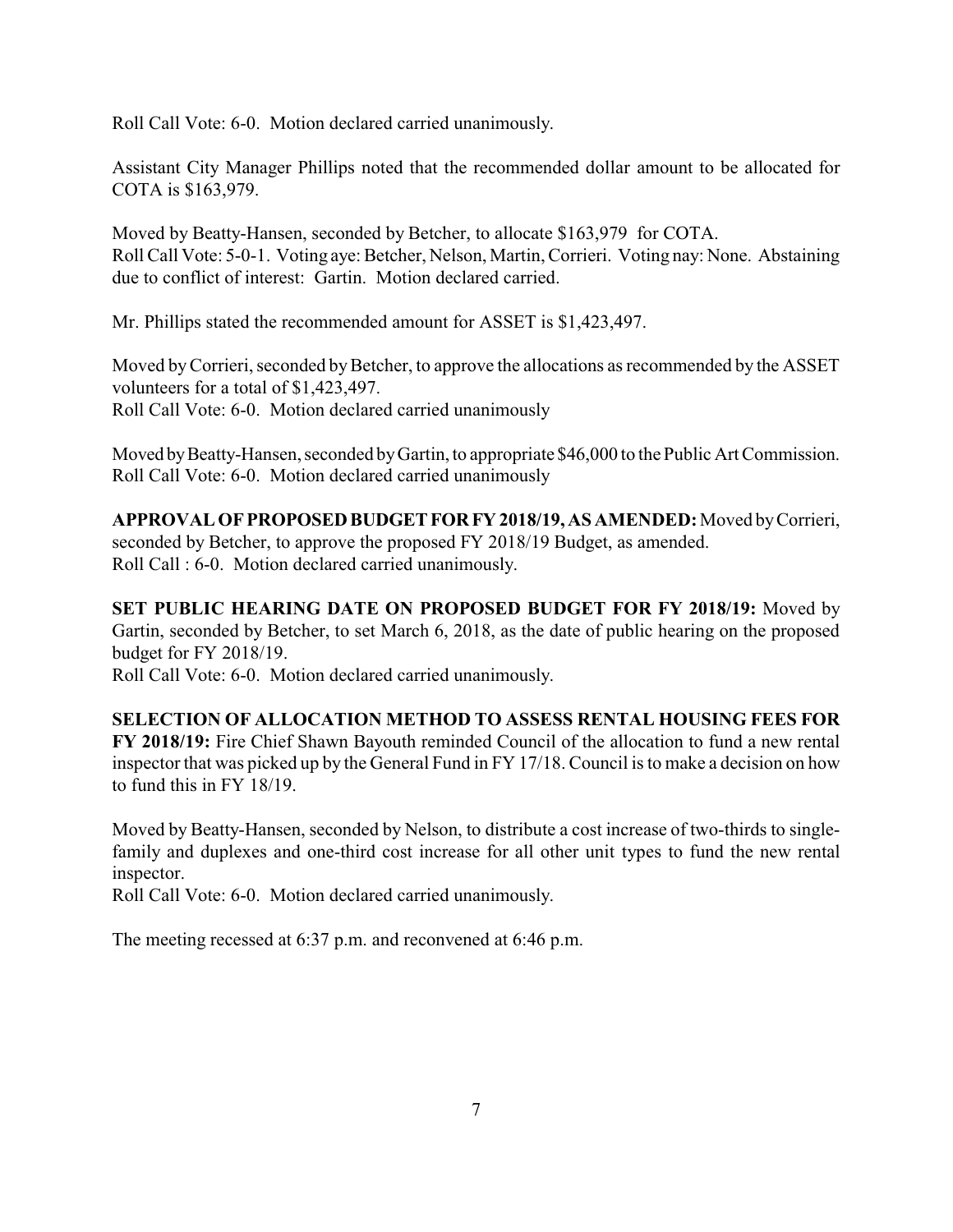# **REGULAR MEETING OF THE AMES CITY COUNCIL**

**CONSENT AGENDA:** Council Member Gartin pulled Item No. 12, the additional item authorizing Main Street Cultural District (MSCD) to apply on behalf of the City of Ames, for grant funds from Prairie Meadows for Bandshell Park Improvements. Mayor Haila pulled Item No. 11, the approval of a Letter of Intent to participate in Community Catalyst Building Remediation Program Grant for separate discussion.

Moved by Nelson, seconded by Gartin, to approve the following items on the Consent Agenda:

- 1. Motion approving payment of claims
- 2. Motion approving Minutes of Special Meetings of January 20, January 31, February 2, February 5, February 6, 7, and 8, 2018, and Regular Meeting of January 23, 2018
- 3. Motion setting July 31, 2018, as Regular City Council meeting and canceling City Council meeting off July 24, 2018
- 4. Motion approving certification of civil service applicants
- 5. Motion approving renewal of the following Beer Permits, Wine Permits, and Liquor Licenses:
	- a. Class C Liquor Hy-Vee Market Café, 3800 Lincoln Way
	- b. Class C Liquor & Outdoor Service Cy's Roost, 121 Welch Avenue
	- c. Class C Liquor & Outdoor Service Mickey's Irish Pub, 109 Welch Avenue
	- d. Class E Liquor, C Beer, & B Wine Fareway Stores, Inc., #386, 619 Burnett Avenue
	- e. Class E Liquor, C Beer, & B Wine Fareway Stores, Inc., #093, 3619 Stange Road
	- f. Class C Liquor & Outdoor Service El Azteca, 2727 Stange Road
	- g. Class C Liquor Ge'Angelo's, 823 Wheeler Street, Suite #9
	- h. Special Class C Liquor License & Outdoor Service Blaze Pizza, 2320 Lincoln Way
- 6. Motion approving new Class E Liquor License, Class BWine Permit, & Class C Beer Permit for The Filling Station, 2400 University Boulevard (pending final inspection)
- 7. Motion approving ownership change for Special Class C Liquor License for The Spice Thai Cuisine, 402 Main Street
- 8. Motion approving ownership change for Class C Liquor License & Outdoor Service for Dublin Bay, 320 S. 16<sup>th</sup> Street
- 9. Motion approving ownership change for Class C Liquor, Catering, & Outdoor Service for Cyclone Experience Network, Jack Trice Stadium
- 10. Motion approving ownership change for Class C Liquor, Catering, & Outdoor Service for Cyclone Experience Network, Hilton Coliseum
- 11. Motion directing City Attorney to draft ordinance restricting parking at all times on north side of Phoenix Street from North Dakota Avenue to Yuma Avenue
- 12. RESOLUTION NO.18-052 approving 2017 Resource Recovery Annual Report
- 13. RESOLUTION NO. 18-053 approving Memorandum of Understanding with International Union of Operating Engineers, Local 234, to increase starting wage of part-time Transit Drivers beginning July 1, 2018
- 14. RESOLUTION NO. 18-054 approving the date of March 6, 2018, set as the date of public hearing regarding notice of intent to issue Corporate Purpose General Obligation Bonds in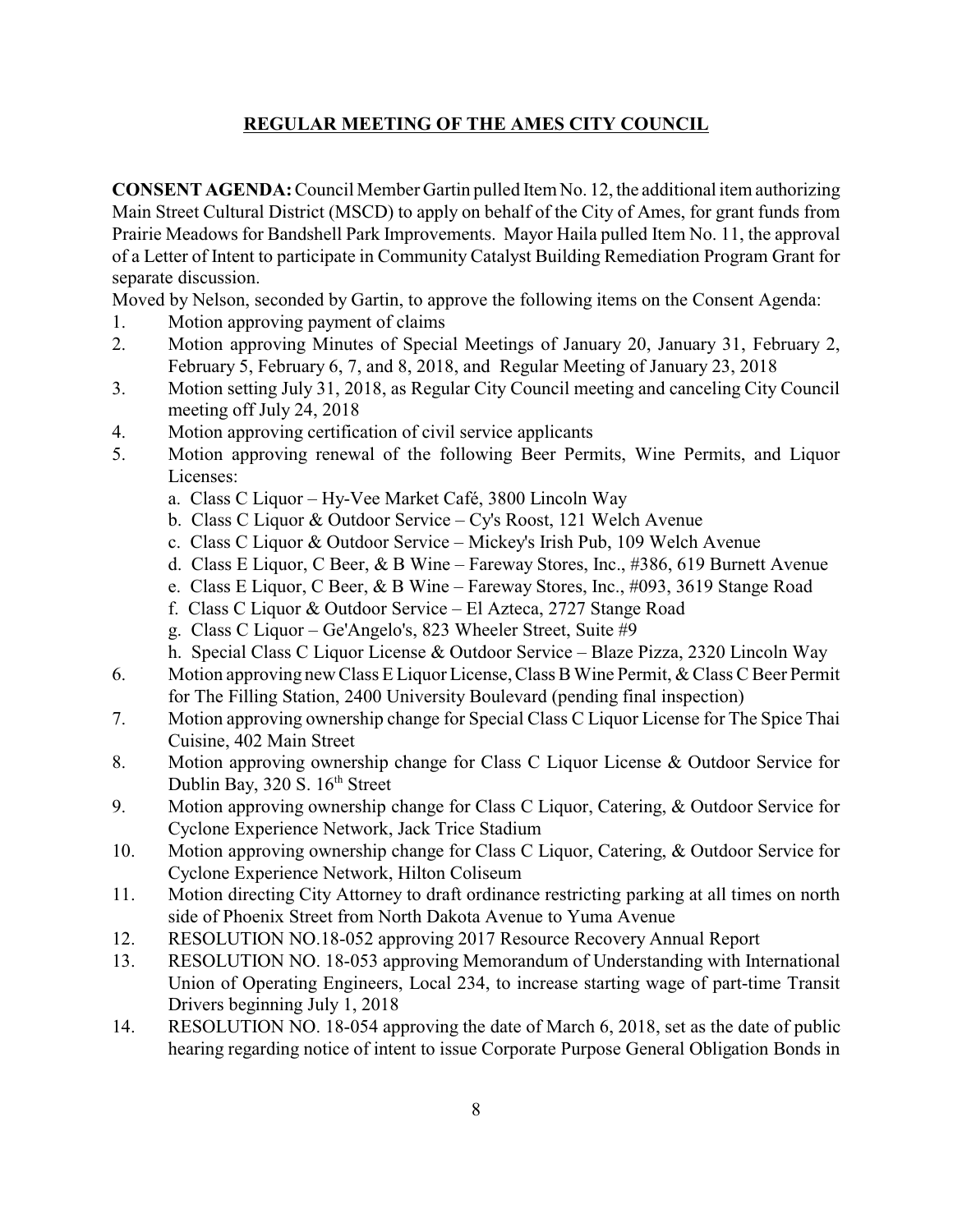an amount not to exceed \$8,525,000

- 15. RESOLUTION NO. 18-055 approving Public HighwayAt-Grade Crossing Agreement with Union Pacific Railroad for shared use path extension along  $13<sup>th</sup>$  Street (2017/18 Arterial Street Pavement Improvements Project)
- 16. RESOLUTION NO. 18-056 approving Engineering Services Agreement with Black & Veatch Corporation of Overland Park, Kansas, for CEMS Replacement for Electric Services in an amount not to exceed \$90,400
- 17. RESOLUTION NO. 18-057 approving amendment to Agreement with WHKS & Co. for Traffic Signal Design in an amount not to exceed \$18,800
- 18. RESOLUTION NO. 18-058 approving Change Order to Task Order 4.1 under Master Agreement with FOX Engineering for New Water Treatment Plant in an amount not to exceed \$102,000
- 19. RESOLUTION NO. 18-059 approving preliminary plans and specifications for 2016/17 Shared Use Path System Expansion (Grand Avenue -  $16<sup>th</sup>$  Street to Murray Drive); setting February 28, 2018, as bid due date and March 6, 2018, as date of public hearing
- 20. RESOLUTION NO. 18-060 approving preliminary plans and specifications for 2017/18 Right-of-Way Appearance Enhancements (927 Dayton Avenue); setting February 28, 2018, as bid due date and March 6, 2018 as date of public hearing
- 21. RESOLUTION NO. 18-061 approving preliminary plans and specifications for Furnishing Electrical Materials for Top-O-Hollow Substation; setting March 7, 2018, as bid due date and March 27, 2018, as date of public hearing
- 22. RESOLUTION NO. 18-062 approving preliminary plans and specifications for Brookside Park Path Lighting Project; setting March 14, 2018, as bid due date and March 27, 2018, as date of public hearing
- 23. RESOLUTION NO. 18-063 approving contract and bond for 2016/17 Storm Water Erosion Control Program (South Skunk River - Carr Park to Homewood Golf Course) - Contract B
- 24. RESOLUTION NO. 18-064 approving contract and bond for 2017/18 Shared Use Path System Expansion (Mortensen Road)
- 25. RESOLUTION NO. 18-065 approving Change Order No. 2 for 2016/17 CyRide Route Pavement Improvements
- 26. RESOLUTION NO. 18-066 accepting completion of 2015/16 Airport Improvements (Terminal Building)
- 27. RESOLUTION NO. 18-067 accepting completion of (Year One) Water Treatment Plant Five-Year Well Rehabilitation Project
- 28. 2017 East Lincoln Way:
	- a. RESOLUTION NO. 18-068 rescinding Resolution No. 17-498 approving Plat of Survey for 2005 and 2017 East Lincoln Way
	- b. RESOLUTION NO. 18-069 approving Plat of Survey for 2017 East Lincoln Way and 320 Carnegie Avenue

Roll Call Vote: 6-0. Resolutions/Motions declared adopted/approved unanimously, signed by the Mayor and hereby made a portion of these Minutes.

# **LETTER OF INTENT TO PARTICIPATE IN COMMUNITY CATALYST BUILDING**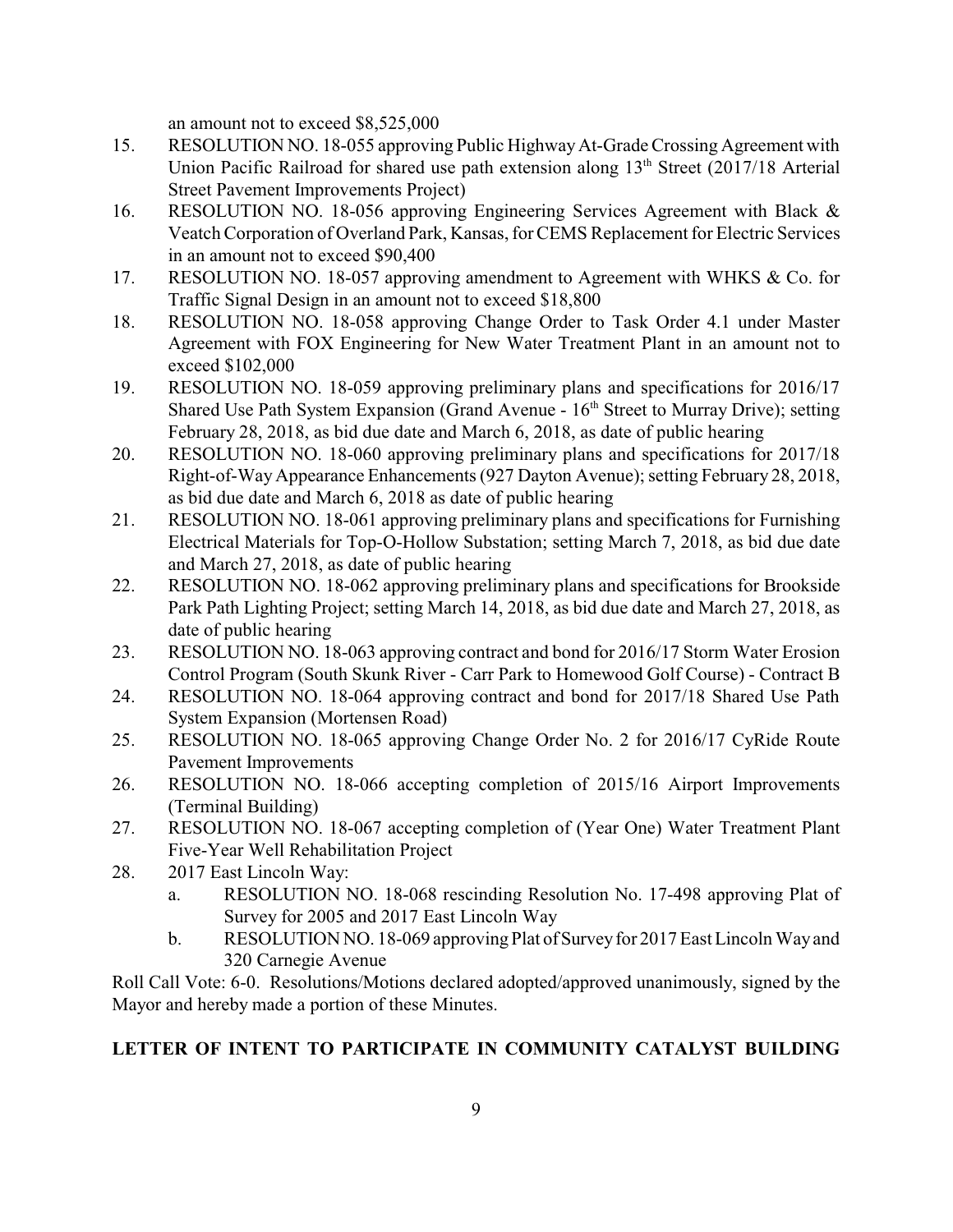**REMEDIATION PROGRAM GRANT:** Mayor Haila stated the he pulled this item because of the language used in the Letter of Intent. His concern is the committal of the City of Ames, on this project, to comply with the Secretary of Interior's standards for rehabilitation. Director of Planning and Housing Kelly Diekmann stated that the Letter of Intent does indicate that the City would be saying yes to compliance of the project meeting the Secretary of the Interior's standards..

Mayor Haila clarified that the grant deadline is March 1. Council can table this item until the February 27 regular Council meeting and still meet the deadline for the grant. Mr. Diekmann added that within that time staff would be able to talk with State staff about the Letter and will return to Council on February 27 with a potential of alternative language.

Moved by Betcher, seconded by Nelson, to table this item until February 27, 2018. Vote on Motion: 6-0. Motion declared carried unanimously.

**MAIN STREET CULTURAL DISTRICT REQUEST TO APPLY FOR GRANT FUNDS FROMPRAIRIEMEADOWSONBEHALFOFTHE CITY:** Council Member Gartin expressed his concern about taking gambling money to fund operations in the City of Ames. He felt that there are other grant proposals the City can find. Council Member Betcher noted that many programs such as Access, and many other cities have received money from this program.

Moved by Betcher, seconded by Corrieri, to support the grant application.

Council Member Gartin stated that gambling programs have a harsh impact on communities. The Ames community did not get an opportunity for input. The funds for the grant come from people who can least afford to be funding government. Council Member Martin clarified that this grant money would be a one-time funding source for Bandshell improvements.

Council Member Beatty-Hansen inquired if the request for these improvements had come to Council and were not funded or if it is money that is available and figuring out things to do with the money. Director of Parks and Recreation Keith Abraham responded that because the Ames Main Street is designated as a "Great Place" there was a "Great Places" Grant available. Staff put together some additional projects or enhancements that could be done at the Bandshell. Those projects were not brought to Council. The City did not end up receiving money from the "Great Places" Grant. Ms. Hicks had this new grant opportunity from Prairie Meadows cross her desk. This is a new possibility to fund the additional projects. Ms. Hicks stated that Main Street Cultural District would not be taking any administrative fees for this grant process. Prairie Meadows is mandated by the state to give a certain amount to non-profits each year.

Council Member Gartin inquired about why these "wish items" were not brought to Council and run through the CIP. Mr. Abraham stated that there is only so much money in the CIP and the list had to be prioritized. Council Member Betcher stated that it does not make a community less moral because of taking this grant money. Prairie Meadows is required to put this money into non-profits and to assist with making life better in communities.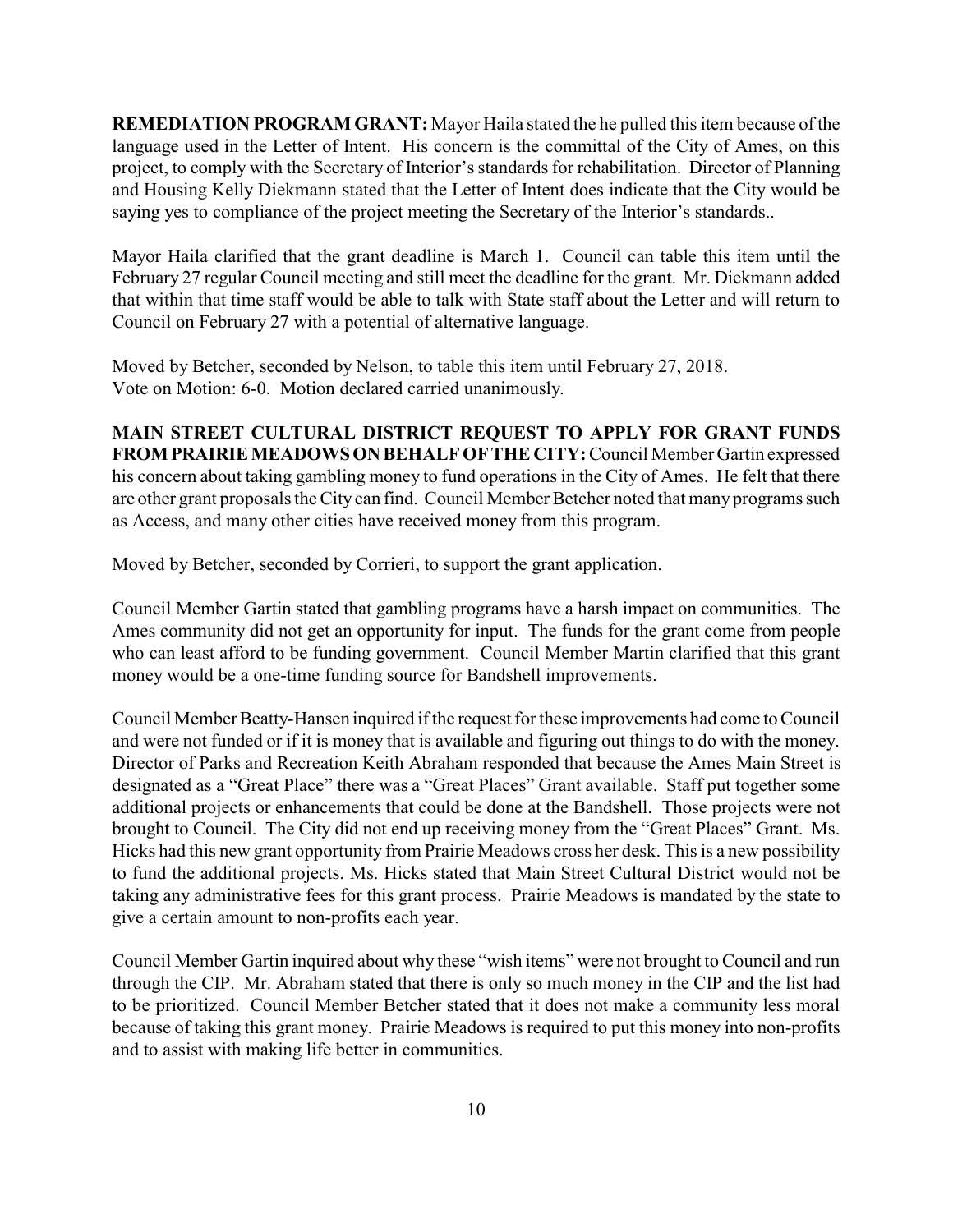Vote on Motion: 4-2. Voting Aye: Betcher, Nelson, Martin, Corrieri. Voting nay: Beatty-Hansen, Gartin. Motion declared carried.

**PUBLIC FORUM:** Mayor Haila opened Public Forum. Seeing no one come forward, the Mayor closed Public Forum.

**HEARING ON 2017 EDITION OF NATIONAL ELECTRICAL CODE (NEC):** Mayor Haila opened the public hearing. The hearing was closed after no one came forward to speak.

Moved by Nelson, seconded by Betcher, to pass on first passage to adopt an Ordinance the 2017 Edition of NEC, with one local and two State of Iowa amendments. Roll Call Vote: 6-0. Motion declared carried unanimously.

## **REQUEST TO VOLUNTARILYSEVERTERRITORY ANNEXED BY RESOLUTION NO.**

**17-125:** Planning Director Kelly Diekmann stated there was a Development Agreement that went with an annexation for this property last year. Part of the Development Agreement gave the property owners the authority to withdraw from the City if the City did not meet conditions precedent of the Agreement, which was the approval of a future development project. When Council denied the rezoning for Trinitas in December, Trinitas withdrew their interest in buying the site and the property. The property owners have now requested to execute the provision in the Development Agreement to sever their property from the City. This is an element of the Development Agreement so there is no real discretion.

Moved by Nelson, seconded by Betcher, to adopt RESOLUTION NO. 18-069 approving the request to voluntarily sever territory annexed by Resolution No.17-125 (398 S.  $500<sup>th</sup>$  Avenue and 5508 Lincoln Way).

Roll Call Vote: 6-0. Resolution declared adopted unanimously, signed by the Mayor, and hereby made a portion of these Minutes.

**2018 URBAN REVITALIZATION TAX ABATEMENT:** Director Diekmann informed the Council that this is an annual item. There are criteria that have to be met and verified for each area. An application will be submitted that will show the identification of the property, what improvements were made, and the increase in value. That application will be submitted to the City and through action by Council it will be stated that the area has met the criteria to be considered "Qualified Real-Estate". The resolution is sent to the City Assessor and that would mean the area is eligible for property tax abatement or exemption.

Mr. Diekmann recommended approval of nine of the ten properties. That one, 205 Wilmoth had not completed the criteria to register and conform to the Crime-Free Housing Program. That will be noted in the report and that property will not receive one of the potential years of tax abatement in the future. The City will have approximately \$1.2 million of property tax revenue that has been exempted that the City would have received over the life of the abatement schedules.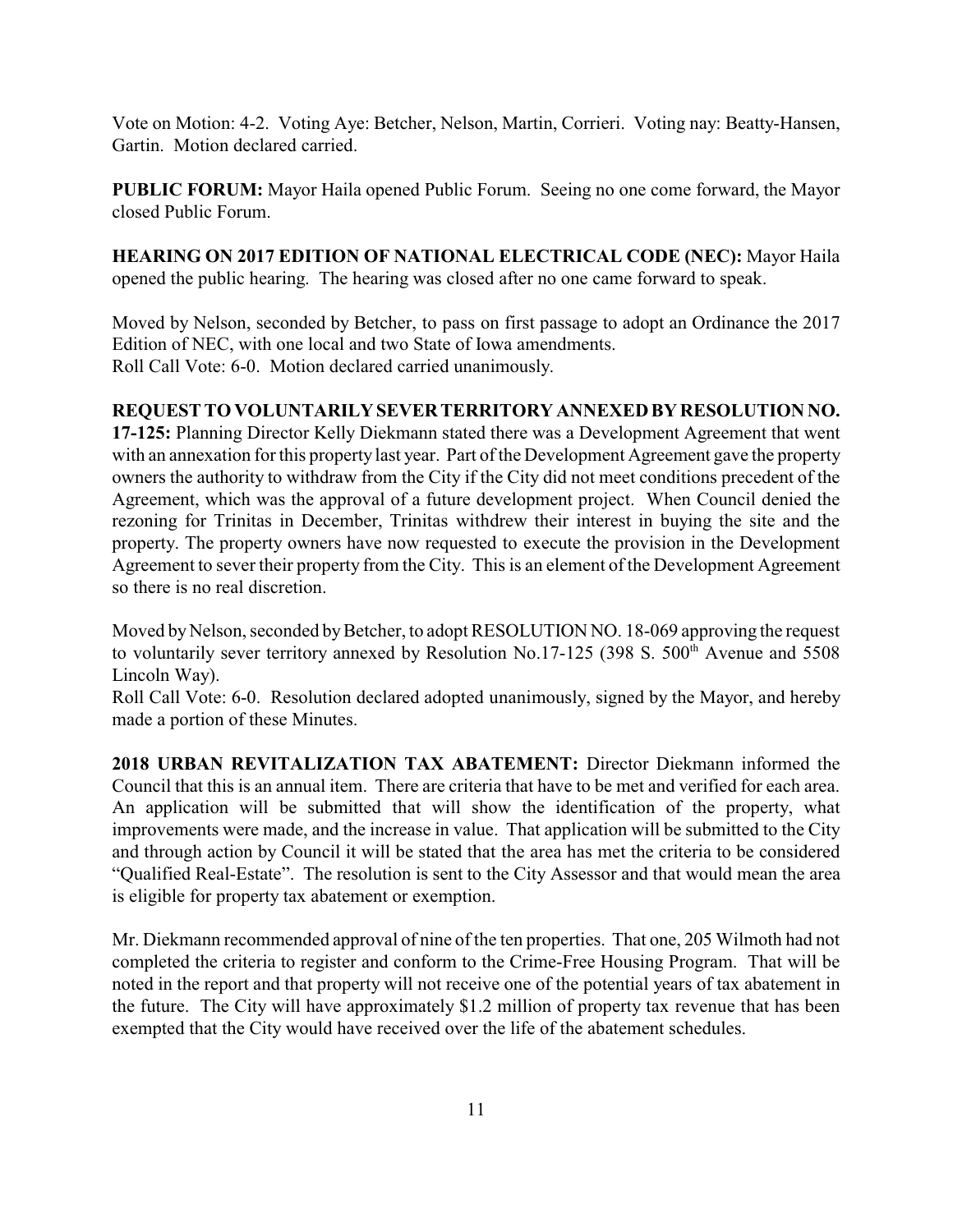Director Diekmann informed Council that the decision made is saying that the work done to prepare the store fronts and ground floor commercial meets the Urban Revitalization criteria. The Downtown program is trying to ensure creating retail tenants. The Program very specifically supports retail and service uses along Main Street and not other things unless they already exist. Facade work is unlikely to raise the assessed value. Along with the facade, if an owner would create more floor space to rent or improve a second floor that would unlock the value through the Urban Revitalization Plan. The City is trying to incentivize the owners to do more than just the cosmetic exterior and create more useable space Downtown.

Moved by Beatty-Hansen, seconded by Betcher, to adopt RESOLUTION NO. 18-070 approving the request of the 2018 Urban Revitalization tax abatement for nine properties, asrecommended bystaff. Roll Call Vote: 6-0. Resolution declared adopted unanimously, signed by the Mayor, and hereby made a portion of these Minutes.

**INDUSTRIAL PRETREATMENT PROGRAM:** Director of Water and Pollution Control John Dunn reminded Council that this item had been brought to Council in workshop format in October. Environmental Specialist Dustin Albrecht highlighted the revisions that were done to the document. Communication was done with the USDA to address their concerns of confidentiality and language. The EPA and DNR were consulted to assist in clearing up these items. The changes were communicated to all industries that are subject to the use of the program. Final approval was received for the Industrial Pretreatment Program from the Iowa Department of Natural Resources in January.

Moved by Nelson, seconded by Gartin, to adopt RESOLUTION NO. 18-071 approving the updated Industrial Pretreatment Program.

Roll Call Vote: 6-0. Resolution declared adopted unanimously, signed by the Mayor, and hereby made a portion of these Minutes.

**RADIO PROJECT PHASE 2 FUNDING AGREEMENT WITH STORY COUNTY, IOWA STATE UNIVERSITY, AND THE STORY COUNTY 9-1-1 BOARD: Police Support Services** Manager Doug Houghton stated that the radio system is used by City employees, both public safety agencies, and public service. Work was done with County partners and Iowa State University to fund a professional services study for the new radio system. The cost is among with the 9-1-1 Board, County Board of Supervisors, Iowa State University, and the City of Ames. All interested parties are in favor of the Funding Agreement for the radios.

Moved by Betcher, seconded by Corrieri, to adopt RESOLUTION NO. 18-072 approving the Radio Project Phase 2 Funding Agreement with Story County, Iowa State University, and the Story County 9-1-1 Board.

Roll Call Vote: 6-0.Resolution declared adopted unanimously, signed by the Mayor, and hereby made a portion of these Minutes.

## **APPROVAL OF 2018/19 COUNCIL GOALS, OBJECTIVES, AND TASKS:** Assistant City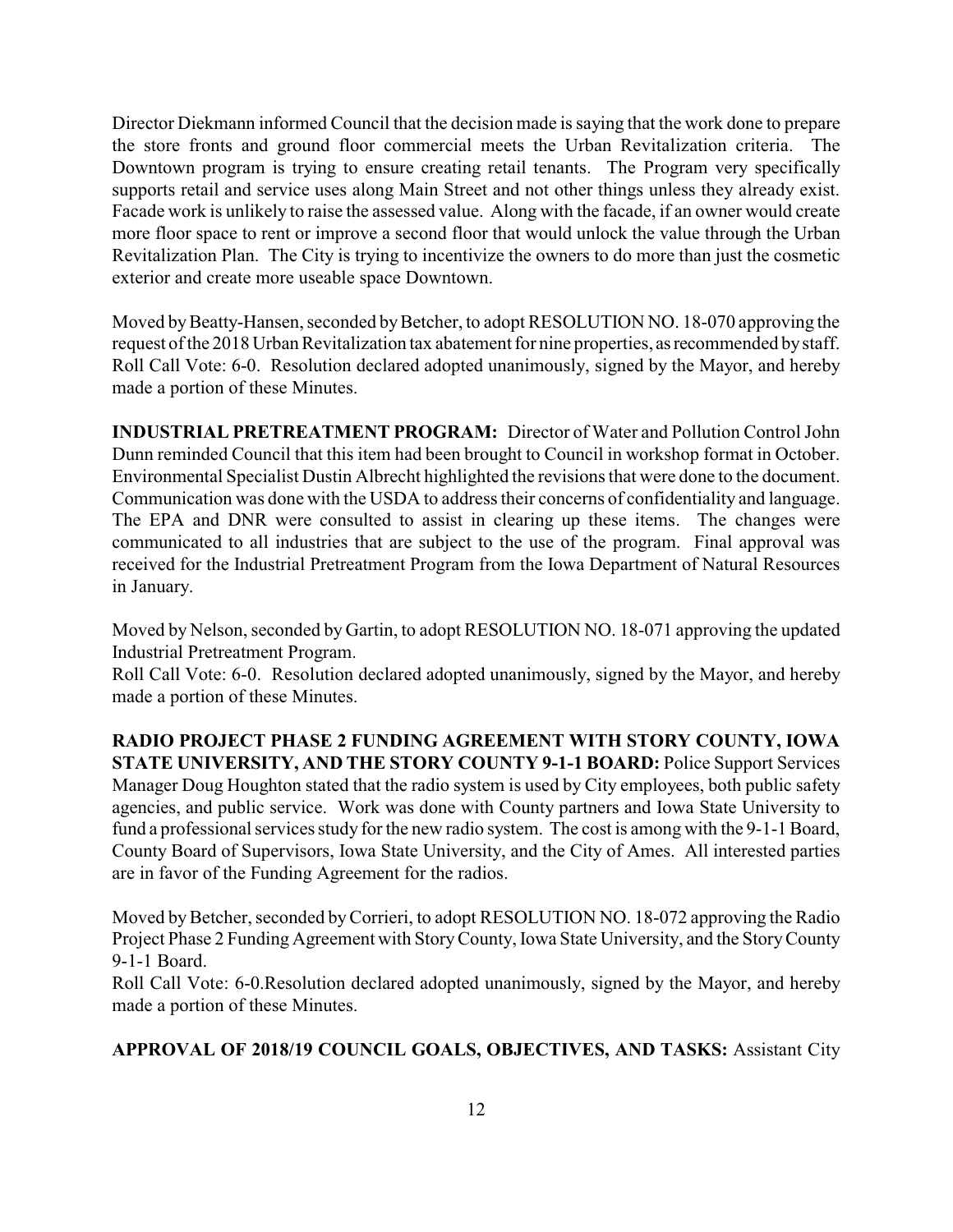Manager Phillips reminded Council that it was identified to retain the overall goals previously in use, but identify new tasks and objectives to go along with those goals. Staff outlined more specific details regarding the tasks that would be involved. City Manager Schainker added that there will be continual updates as tasks are completed more will be added. Obvious sequential tasks will be done, but policy changes that need direction would come back to Council.

Moved by Martin, seconded by Beatty-Hansen, to amend the language under the objective of engaging vulnerable groups in the community from "will act on them" to "are encouraged to act on them."

Vote on Motion: 5-1. Voting aye: Betcher, Nelson, Martin, Beatty-Hansen, Corrieri. Voting nay: Gartin. Motion declared carried.

Moved by Betcher, seconded by Beatty-Hansen, to approve 2018/19 Council goals, objectives, and tasks, as amended.

Vote on Motion: 6-0. Motion declared carried unanimously.

**ORDINANCETOASSIGNAPPROVEDANNEXED AREA (RESOLUTION NO. 17-698)TO WARD AND PRECINCT:** Moved by Beatty-Hansen, seconded by Corrieri, to pass on first reading to approve annexed area (Resolution No. 17-698) to a Ward and Precinct. Council Member Beatty-Hansen withdrew the motion.

Mayor Haila opened the hearing. After no one came forward to speak he closed the hearing.

Moved by Beatty-Hansen, seconded by Betcher, to pass on first reading the assignment of the approved annexed area (Resolution No. 17-698) to a Ward and Precinct. Roll Call Vote: 6-0. Motion declared carried unanimously.

**ORDINANCE TO AMEND** *MUNICIPAL CODE* **CHAPTER 28 TO INCORPORATE PRETREATMENT LOCAL LIMITS TABLE:** Moved by Beatty-Hansen, seconded by Betcher, to pass on second reading an Ordinance to amend Chapter 28 to incorporate the Pretreatment local limits table.

Roll Call Vote: 6-0. Motion declared carried unanimously.

**ORDINANCE TO REZONE PROPERTY AT 3504 GRAND AVENUE:** Moved by Nelson, seconded by Beatty-Hansen, to pass on third reading and adopt ORDINANCE NO. 4334 rezoning property at 3504 Grand Avenue from Residential High Density (RH) to Neighborhood Commercial (NC).

Roll Call Vote: 6-0. Ordinance declared adopted unanimously, signed by the Mayor, and hereby made a portion of these Minutes.

**COUNCIL COMMENTS:** Moved by Betcher, seconded by Beatty-Hansen, to put the Mayor and Council's Bike Ride on an upcoming agenda.

Vote on Motion: 6-0. Motion carried unanimously